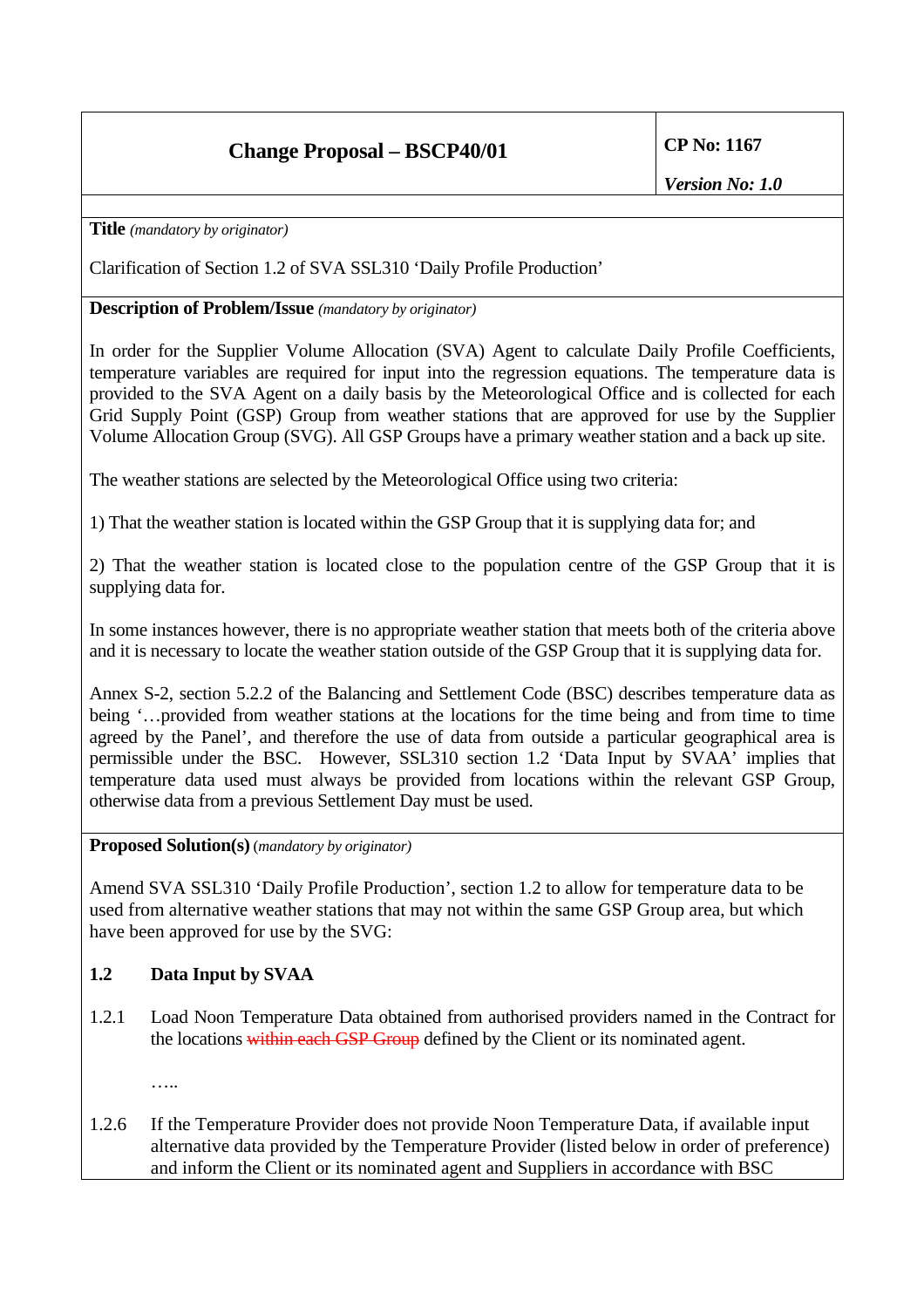## **Change Proposal – BSCP40/01 CP No: 1167**

Procedure BSCP508:

- 1.2.6.1 Data for 13:00 hours for the weather station at the GSP Group location on the same Settlement Day or;
- 1.2.6.2 Data for 11:00 hours for the weather station at the GSP Group location on the same Settlement Day or;
- 1.2.6.3 Data for 12:00 on the same Settlement Day from an alternative weather station defined by the Client or its nominated agent. within the same GSP Group on the same Settlement Day.
- 1.2.6 If the Temperature Provider does not provide Noon Temperature Data or alternative data, input the previous Settlement Day's data; and inform the Client of its nominated agent and Suppliers in accordance with BSC Procedure BSCP508.

**Justification for Change** *(mandatory by originator)* 

This inconsistency between the Code and SSL310 was highlighted by the SVG where approval of a backup weather station outside a GSP Group was sought. This change is required to make SSL310 consistent with the Code and current practice.

**Is the Change being proposed a Housekeeping Change?** *(optional by originator)*

No.

**Configurable Items Potentially Affected by Proposed Solution(s)** *(optional by originator)* 

SSL310 'Daily Profile Production'.

**Impact on Core Industry Documents or System Operator-Transmission Owner Code** *(optional by originator)* 

None.

**Related Changes and/or Projects** *(mandatory by BSCCo)* 

None.